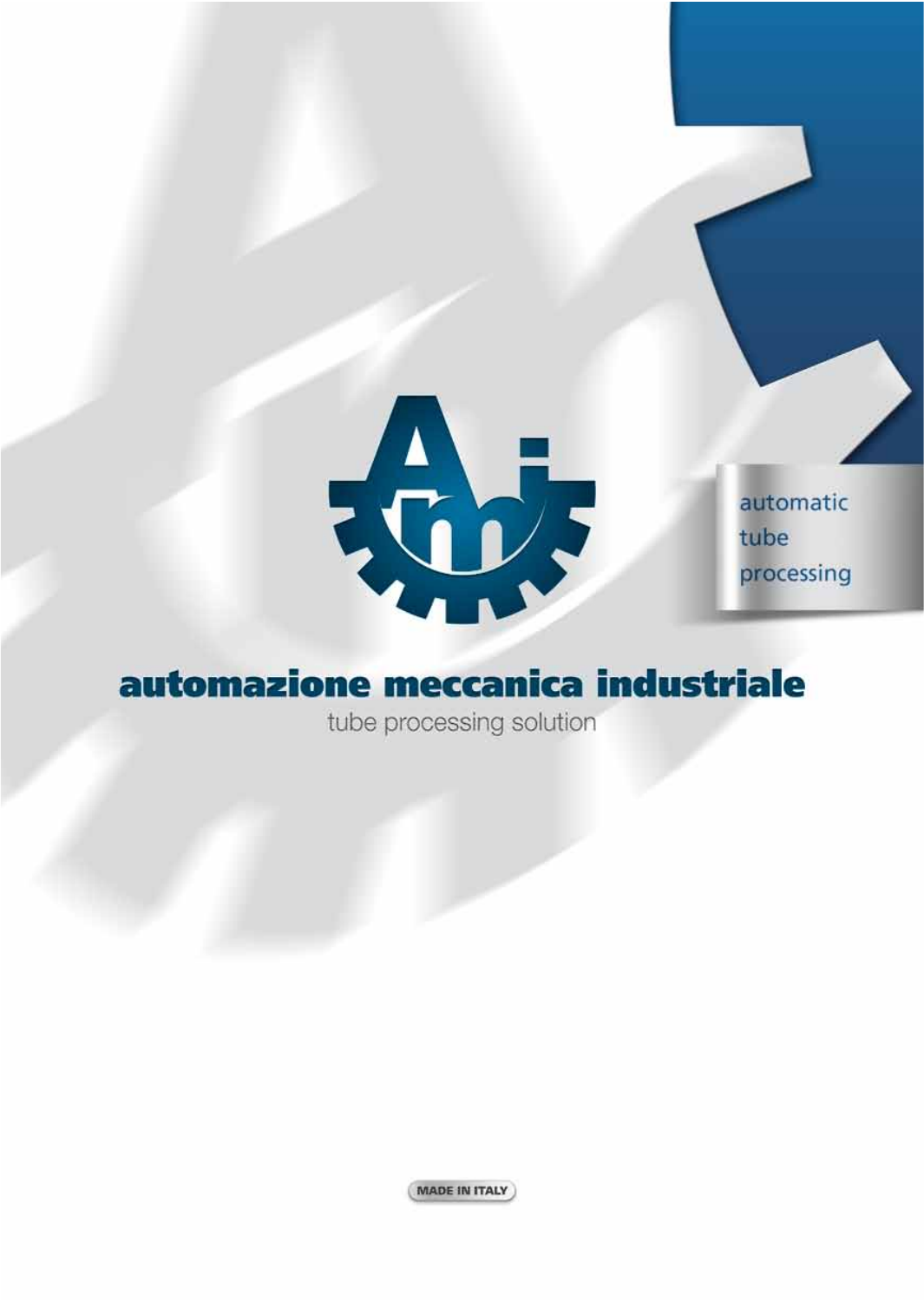

the company

la società

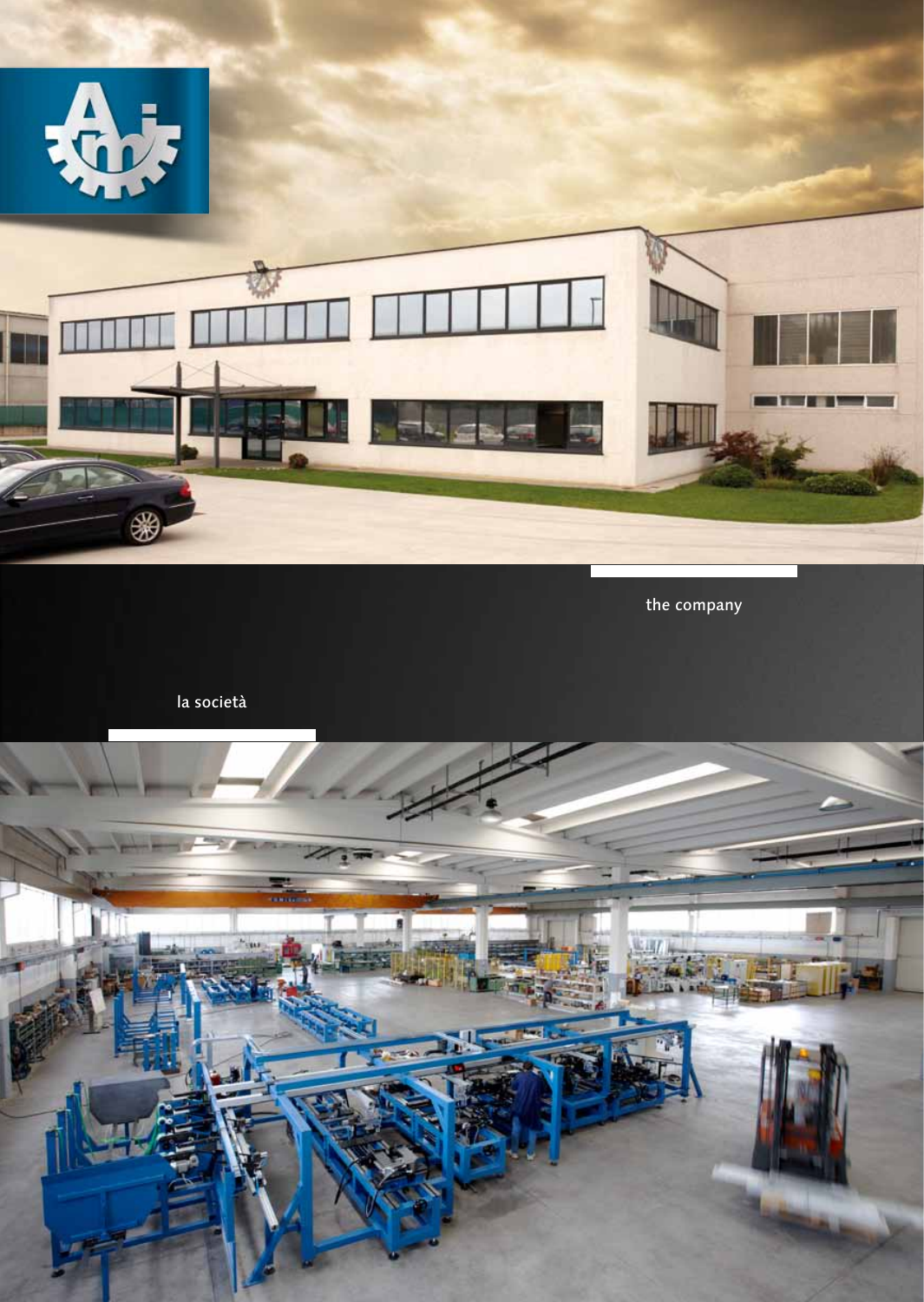### 100% controllo della filiera produttiva

A.M.I. automazione meccanica industriale nasce circa 40 anni fa come azienda artigiana specializzata nella realizzazione di impianti speciali automatici.

Negli anni l'azienda si è specializzata sempre più nella lavorazione del tubo, affinando e standardizzando il proprio prodotto ma soprattutto portando al proprio interno tutte le fasi critiche della catena produttiva:

- progettazione con ingegneri dedicati alla ricerca e progettazione tramite strumenti all'avanguardia cad 3d.
- programmazione plc per la più completa autonomia e specifica programmazione degli impianti automatici.
- controllo qualità con personale specializzato e mediante l'utilizzo di strumenti di misura di precisione.
- carpenteria per la realizzazione delle strutture elettrosaldate di supporto delle unità operatrici.
- lavorazioni meccaniche con centri di lavoro ultima generazione ed alesatrice per la lavorazione delle strutture pesanti, tramite sistema cad-cam.
- reparto montaggio e collaudo per la realizzazione dell'impianto elettrico, idraulico, pneumatico e per la messa a punto finale e relativo collaudo.

**40** anni di esperienza **300** mq. di area uffici

**7000** mq. di area produttiva





| 40   | years of experience            |
|------|--------------------------------|
| 300  | sq. mt office area             |
| 7000 | sq. mt overall production area |

### 100% controll of the production chain

A.M.I. automazione meccanica industriale was established 40 years ago as a company specialized in the production of special automatic systems.

In the following years the company specialized more and more in tube processing by adapting and optimizing its product but most of all by bringing internally all the critical phases of the production chain:

- engineering with engineers dedicated to the research and design by means of advance tools such as cad 3d.
- plc programming for the highest autonomy and specifity in the software logic programming of the automatic systems.
- quality control with specialized personnel and through high precision measuring systems.
- heavy carpentry to realazie electro-welded structure to support the operating units.
- machining by means of last generation machining centers and heavy duty boring machine to machine heavy structure all made through cad-cam process.
- assembly and testing to realize electric, hydraulic, pneumatic systems and to tune up and for the final testing of the system.

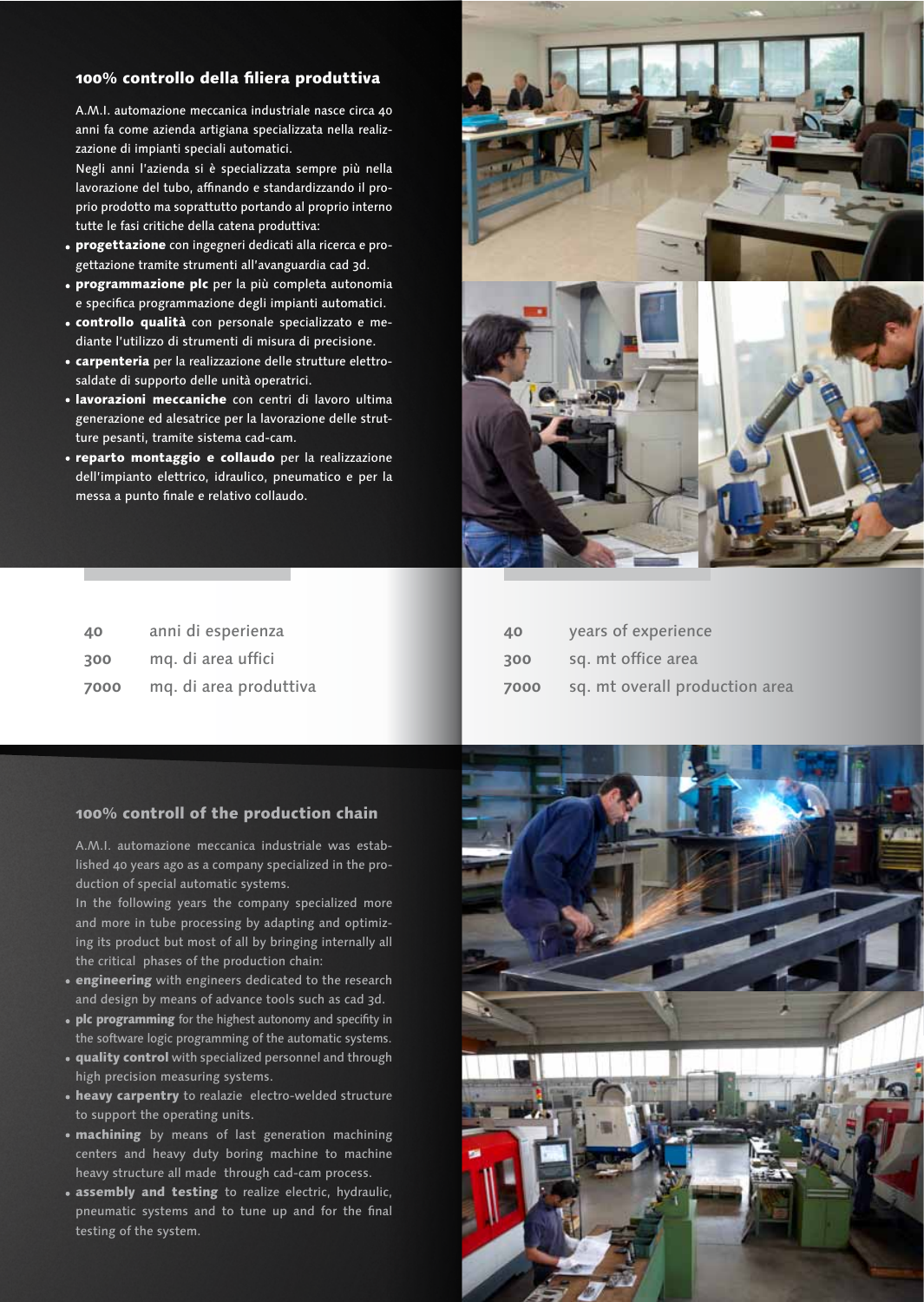

La linea transfer per la lavorazione del tubo è un sistema a stadi ove le differenti lavorazioni che può richiedere un manufatto in tubo, vengono separate in stazioni di lavoro ben distinte ed i pezzi in lavorazione vengono trasportati da un

sistema transfer di stazione in stazione. Il risultato finale, è quello di riuscire ad ottenere lavorazioni, anche complesse, in pochi secondi. Il target finale quindi per AMI è il cliente che necessita di produrre alti quantitativi di prodotti in tubo.



A tube transfer line is a system consisting of different stages. All different processing operation that a tubular component may require, are split into different and well defined working stations. The processed components are transferred with a conveyor from station to station. The final result is to obtain even very complex shapes in a matter of seconds. The final target for AMI is a customer in need to produce very high quantities of tubular components.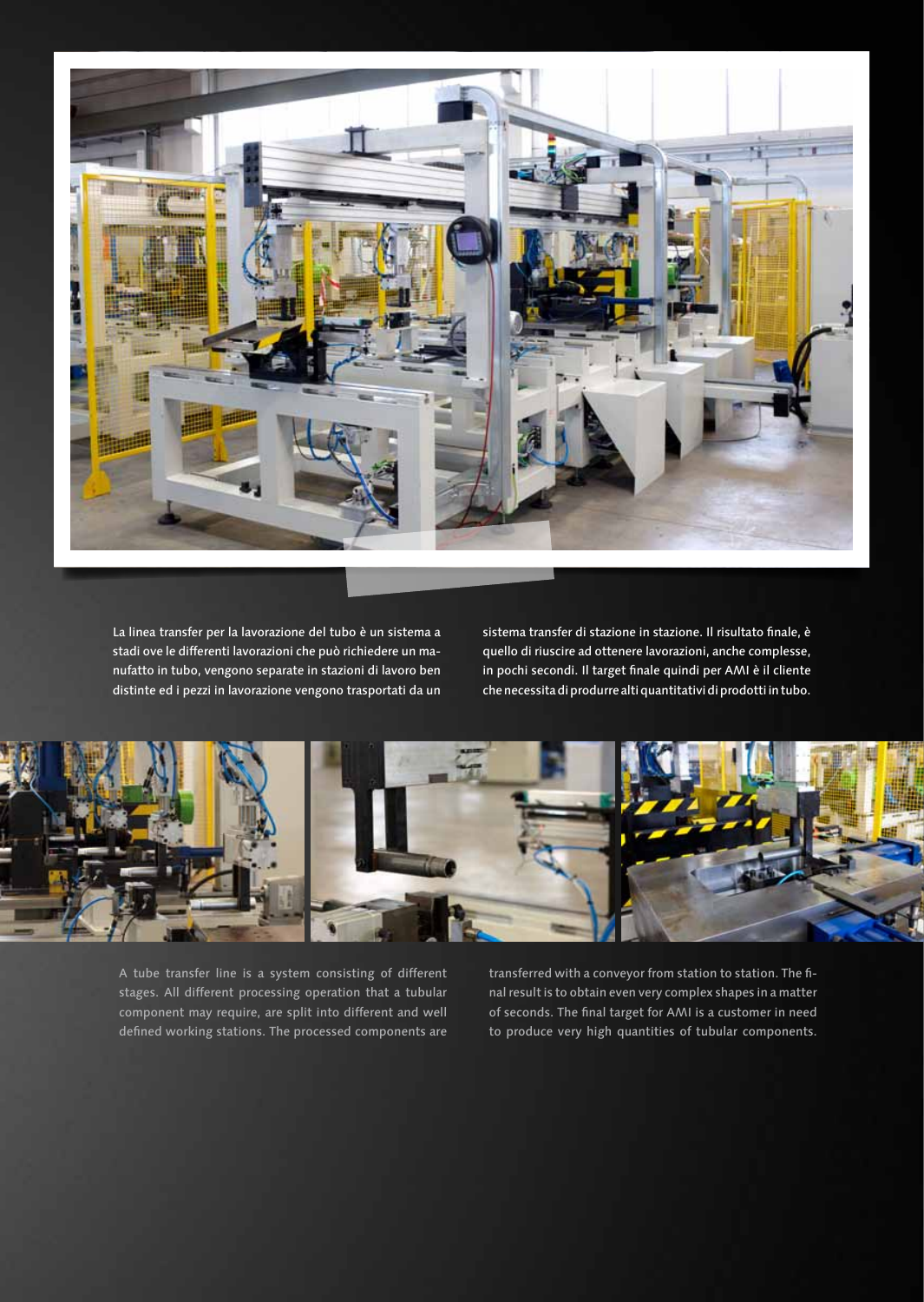